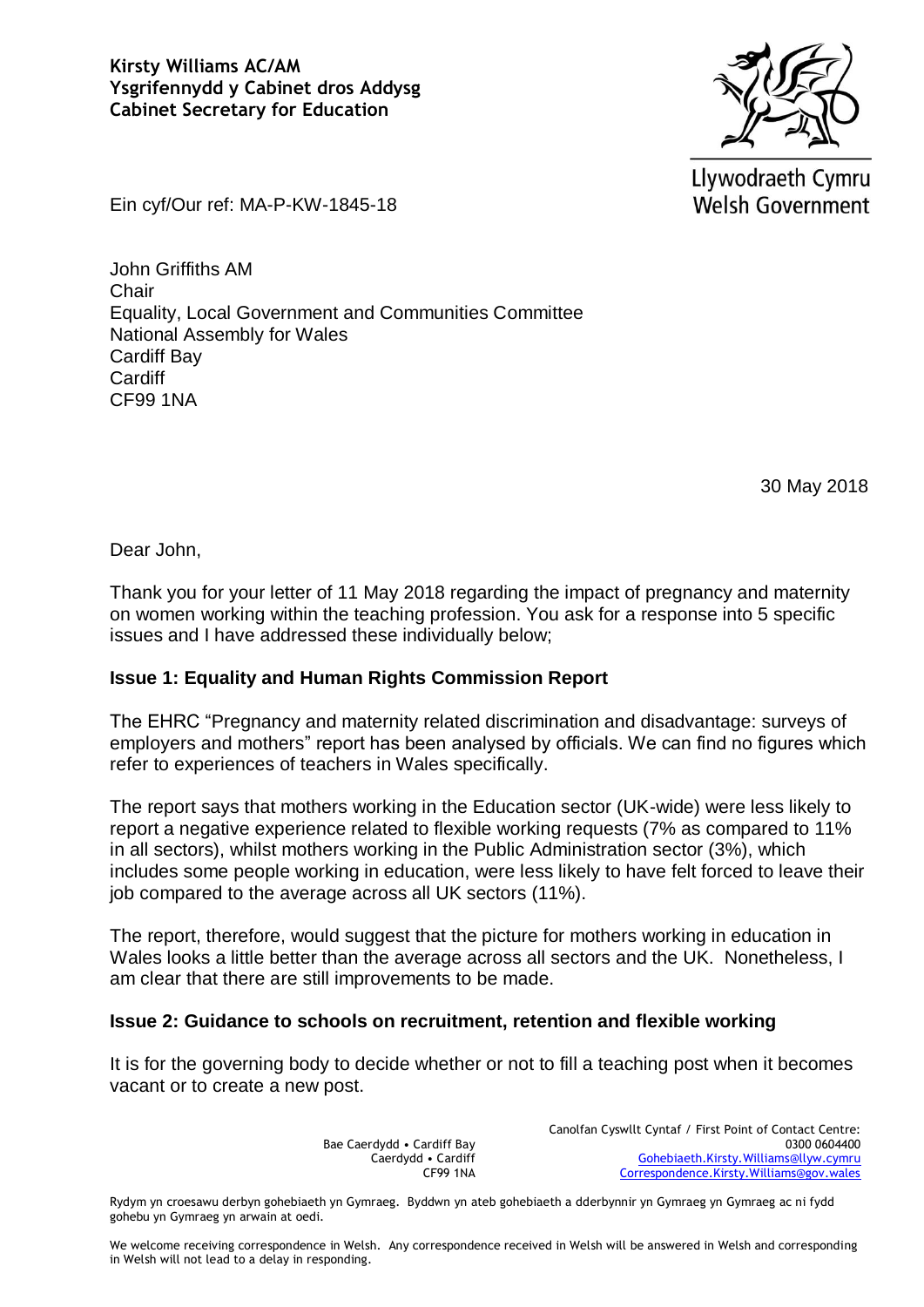The School Governors' guide to the law is available on the Welsh Government website to provide guidance for governors in this area. The governing body of all maintained schools must draw up a specification for any full time or part time teaching post and send it to the local authority. The post must be advertised unless the governing body decide to appoint a teacher nominated by the local authority, or accepts a teacher already working at the school who has been recommended to the local authority by the governing body. The local authority, where it is the employer, must appoint the teacher selected, unless the candidate fails to meet all the relevant staff qualification requirements. For Voluntary Aided and Foundation schools the governing body, as the employer, will make the appointment.

Under the Equality Act 2010, women are entitled to the same pay as men if they are employed to do the same work or work that is of equal value. Governing bodies must ensure that this requirement is complied with when making decisions about pay.

All teachers employed in community schools are subject to statutory conditions relating to their professional duties and working times which are set out in the annual School Teachers' Pay and Conditions Document [\(STPCD\)](http://www.teachernet.gov.uk/docbank/index.cfm?id=11807). These have effect as terms of their contracts of employment. In addition to these statutory conditions, teachers are subject to other nonstatutory conditions which are laid down in their contracts of employment, such as those that provide for sick pay and maternity leave.

Flexible working policies help to recruit, retain and motivate teachers, provide the basis for sound financial and personnel planning within schools and minimise the risk of grievance and discrimination. There is a significant amount of evidence that shows that effective flexible working arrangements deliver positive benefits, such as increased employee motivation, commitment, less absenteeism and better employee relations.

## **Issue 3: Gender balance and career progression**

We continue to encourage people from all backgrounds, particularly those groups that are underrepresented, with the right qualifications, skills and personal attributes to consider teaching as a career.

Although teaching is predominantly still a female-dominated profession, the proportion of men gaining QTS has increased marginally over the last decade.

We provide equality of access to financial incentives for full-time Initial Teacher Education (ITE) PGCE students regardless of their background or circumstances. This helps to ensure that Wales based ITE providers wishing to recruit the most talented individuals onto their courses, are able to do so with support.

It is our aim to develop a coherent suite of quality routes into teaching, supporting beginner teachers through ITE to achieve Qualified Teacher Status (QTS). We want all routes to have the same vision and understanding of the future teaching workforce for Wales and meet the needs of talented potential teachers, whatever their background and circumstances.

I recently announced a world leading development in the field of ITE – a new school based, university partnered part-time PGCE, to include a number of employment based places. It is intended that the part-time PGCE would enable trainees to maintain their current commitments including employment and income whilst studying part-time to be a teacher.

The flexibility of this new part-time route into teaching will potentially provide opportunities to widen participation for those groups currently underrepresented in Wales' teaching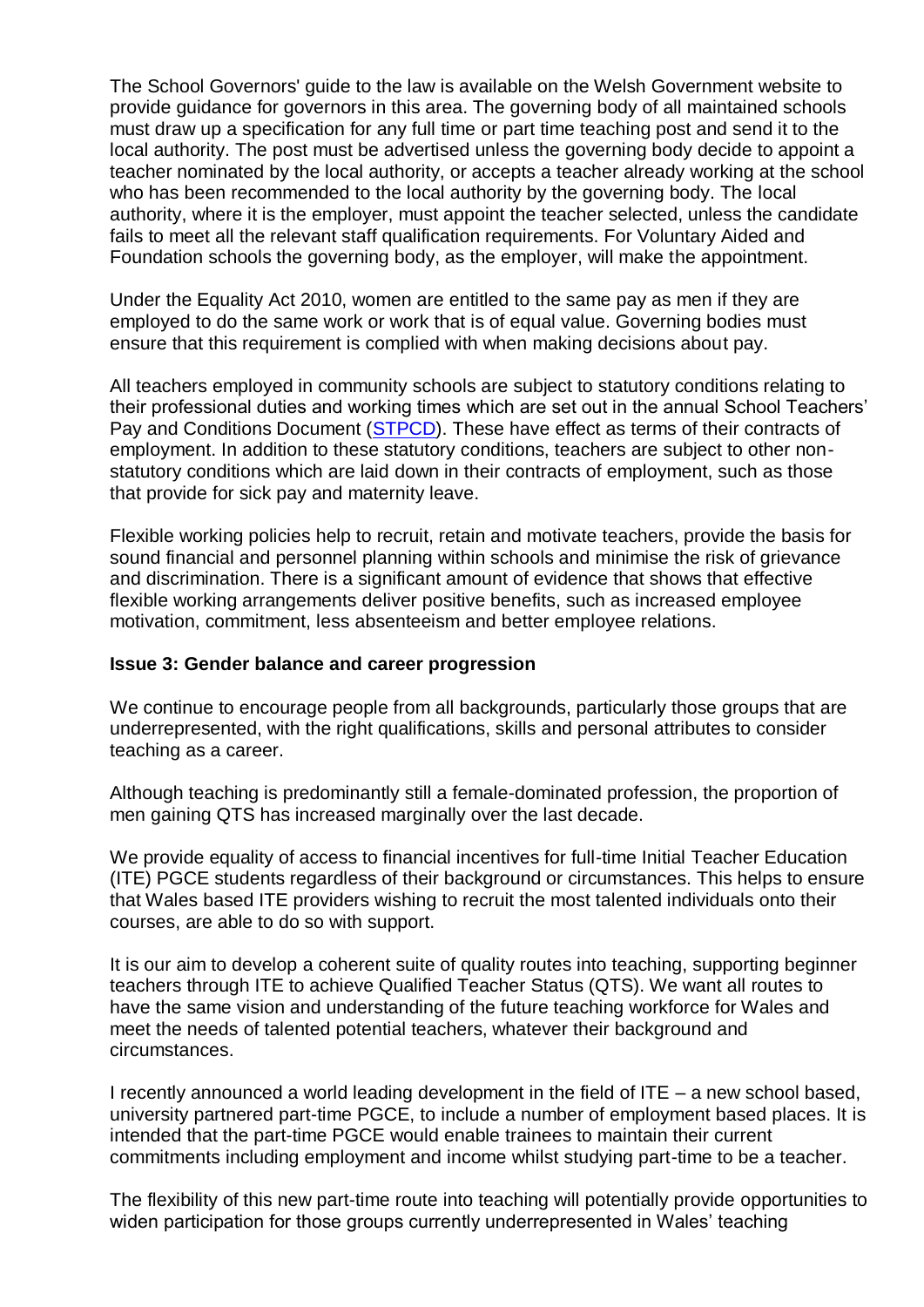workforce and enrich the profession by increasing diversity and allowing those with workrelated experience from other fields and greater life-experience in general, to enter teaching.

The National Academy for Educational Leadership (NAEL), the new body tasked with inspiring educational leaders of the future has recently been launched (16 May). The Academy will work with partners across the system to provide strategic support for those in current leadership roles as well as providing encouragement and inspiration for those who wish to pursue a leadership career in education.

The NAEL will secure, nurture and inspire leaders across the entire system in both Welsh and English medium settings. It will do this in partnership with all those who have a part to play in realising the ambition for the Welsh education system and *Our National Mission* and we will continue to work with the all parts of the education system to ensure that the Academy is truly representative.

The National Academy for Educational Leadership will support all leaders at whatever stage of their careers they are. It will give them the confidence, support and development that they can achieve and be the best.

We engaged with a wide range of stakeholders to co-construct and develop the vision, values and principles of the Academy which are based on a commitment to the principles of equity of access to provision, and provision that is of the highest quality.

## **Issues 4 & 5: Pay and conditions**

Currently, teachers' pay and conditions are non-devolved and remain the responsibility of the Secretary of State for Education and are set out in the STPCD.

I understand that under the current regulatory requirements schools can award a TLR payment to a classroom teacher for undertaking a sustained additional responsibility, for the purpose of ensuring the continued delivery of high-quality teaching and learning and for which the teacher is made accountable. TLR1s and TLR2s are permanent while the postholder remains in the same post in the staffing structure (TLR3 is time limited usually for one-off projects etc). All decisions should be made on objective criteria so that there is no discriminatory effect on any teacher or group of teachers with a particular protected characteristic under the Equality Act 2010. Part-time teachers must be paid a percentage of the appropriate full-time equivalent salary and the same percentage must be applied to any allowances, including TLRs, awarded to a part-time teacher.

The transfer of powers to Wales in respect of teachers' pay will come in to force from 30 September 2018, allowing Welsh Ministers to set teachers' pay and conditions in Wales for the first time in September 2019. The Welsh Government is determined to use these powers to ensure Wales is an attractive place to come and teach and have a nation-wide approach that best suit Wales' needs. There are currently two pieces of work underway: an Independent Review Panel looking at the content of the pay system; and separately the development of the process used to determine teachers' pay. By September 2018 we need to have in place a mechanism for how we determine teachers' pay and a public consultation on a proposed process closed on 4 May. WG officials are currently considering the responses before I decide on the appropriate mechanism going forward.

All pay systems should be designed to be fair and equal for all staff. It is important that our new teachers' pay system does not in any way contribute to pay inequalities. We need to understand both the level and nature of such inequalities within the current teachers' pay